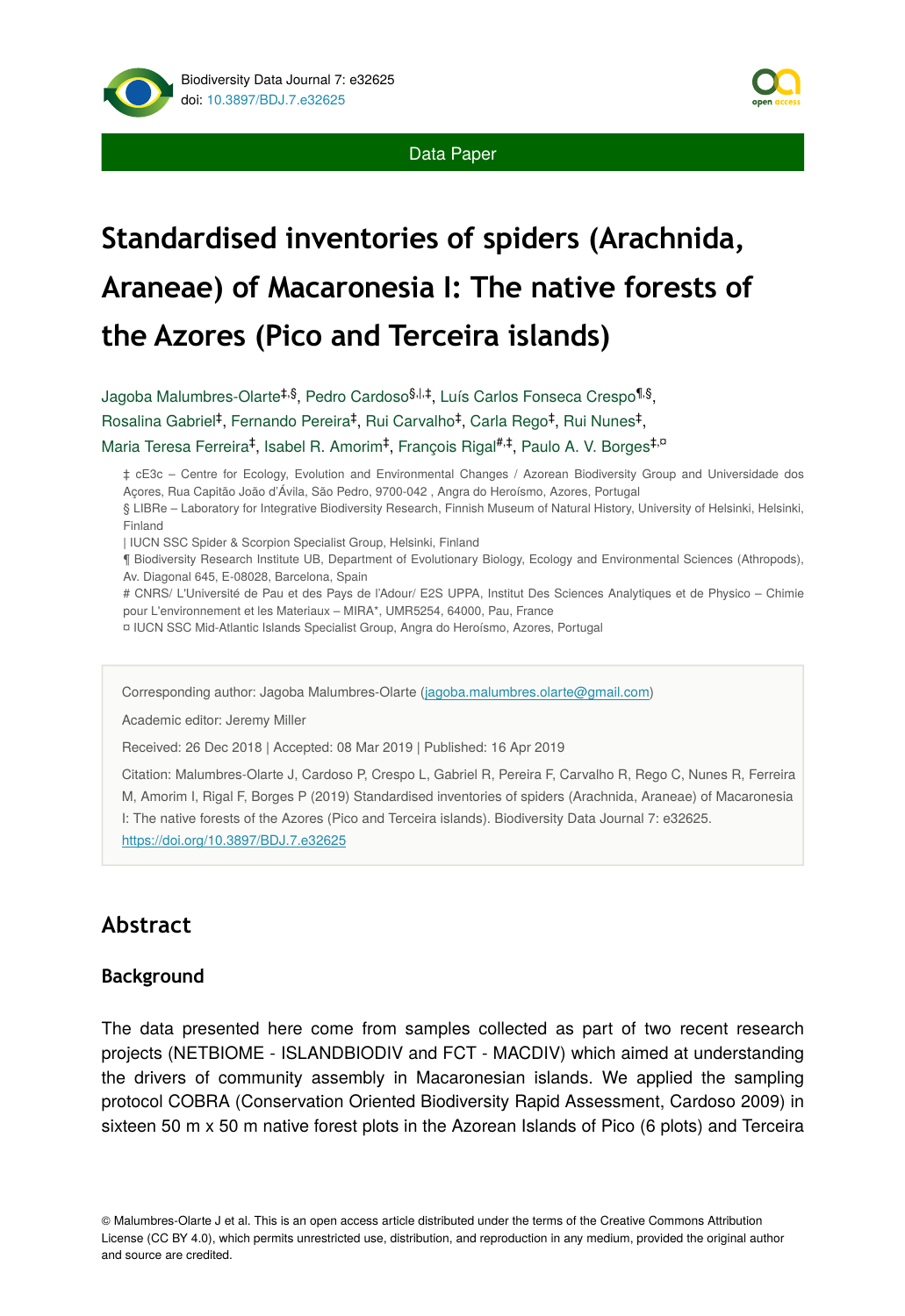(10 plots) to assess spider diversity. Through this publication, we contribute to the knowledge of the arachnofauna of the Azores and, more specifically, to that of the islands of Pico and Terceira.

#### **New information**

The collected samples yielded 8,789 specimens, of which 45% were adults (3,970) belonging to 13 families, 36 species and three morphospecies that have yet to be described. Species of the family Linyphiidae dominated the samples, with 17 species and two morphospecies that have yet to be described (48% of the taxa). Out of the identified (morpho)species, 16 were introduced, 13 Azorean endemic (three of which were undescribed) and seven native (five of them Macaronesian endemics). We report the first record of the introduced species *Haplodrassus signifer* and *Agyneta decora* in Pico Island.

## **Keywords**

Arthropoda, Araneae, Azores, Terceira, Pico, native forest, exotic species, standardised sampling

# **Introduction**

Despite six centuries of disturbance and land use changes, the Azorean islands still contain areas covered by unique native forest (Triantis et al. 2010). This forest accounts for about 5% of the total area of the archipelago and is mainly present on the islands of Flores, Pico and Terceira (Gaspar et al. 2010). From a conservation perspective, the importance of these forests resides in their being home to numerous endemic arthropod species, many of which have been given different status of conservation concern following the IUCN Red List criteria (see for the insects Borges et al. 2017, Borges et al. 2018a). Furthermore, many species – mainly arthropods – await discovery and taxonomic description, despite the high rate of taxonomic descriptions in the last decades (Lobo and Borges 2010). For instance, 24 out of the known 26 endemic spiders have been described since 1989 (Borges and Wunderlich 2008, Borges et al. 2010, Crespo et al. 2013, Crespo et al. 2014).

Indeed, the effective, appropriate and efficient conservation of ecologically valuable areas requires knowing the identity and colonisation status of species (i.e. endemic, native nonendemic or introduced), often provided by large-scale projects such as the EU NETBIOME funded ISLANDBIODIV (*Understanding biodiversity dynamics in tropical and subtropical islands in an aid to science based conservation action*) and the Portuguese FCT funded MACDIV (*Macaronesian Islands as a testing ground to assess biodiversity drivers at multiple scales*). Both ISLANDBIODIV and MACDIV aim to unveil the diversity patterns in vascular plants, springtails, beetles and spiders at local and regional scales in Macaronesian islands (see Emerson et al. 2016, Cicconardi et al. 2017, Borges et al.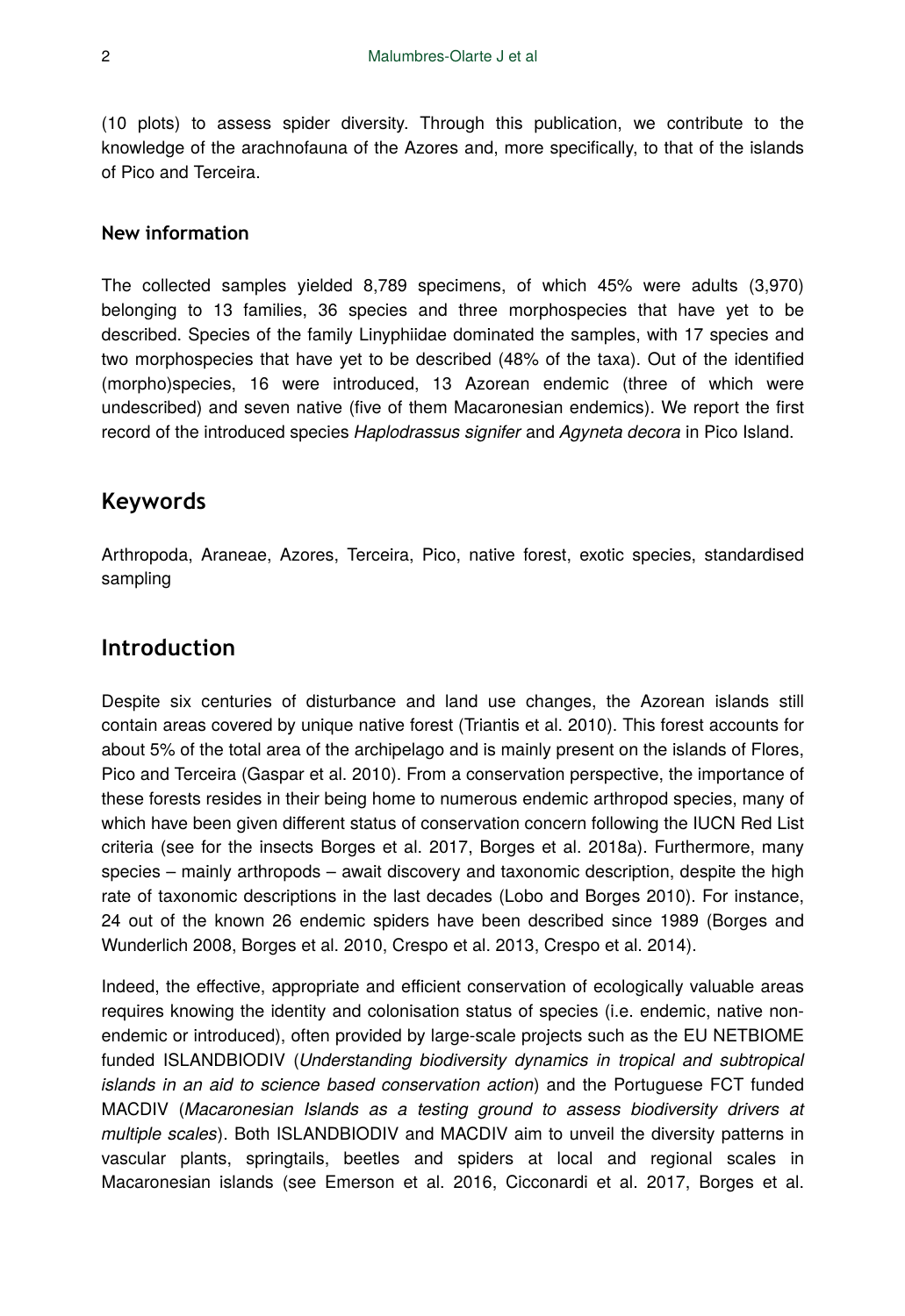2018b). Here we present the information on the species collected in the Azorean forest plots that are part of the ISLANDBIODIV and MACDIV projects.

# **Sampling methods**

**Study extent:** On each of the Azorean islands of Pico and Terceira, we established six and ten 50 m x 50 m plots along a longitudinal distance of 20 km and 13 km, respectively. In Pico, each plot is located at increasing distances from a first, reference plot (Table 1): 0.1, 1, 5, 10 and 20 km (Fig. 1), covering the three existing forest fragments in order to test distance decay patterns on beta diversity in a log scale within project MACDIV. In Terceira, the 10 plots were randomly distributed in the four main fragments of native forest also to test patterns of alpha and beta diversity (see Cicconardi et al. 2017, Borges et al. 2018b). All plots were located in mid to high elevation native forest dominated by *Juniperus brevifolia*, *Laurus azorica* and *Ilex perado* subsp. *azorica* trees (see Borges et al. 2018b for more details on the surveyed habitats) (Fig. 2).

| Table 1.<br>Coordinates of sampling plots. |                |               |  |  |  |  |  |  |  |
|--------------------------------------------|----------------|---------------|--|--|--|--|--|--|--|
| Plot                                       | Longitude      | Latitude      |  |  |  |  |  |  |  |
| Pico 1                                     | -28.2017136846 | 38.437588     |  |  |  |  |  |  |  |
| Pico 2                                     | -28.2117989478 | 38.437737     |  |  |  |  |  |  |  |
| Pico 3                                     | -28.2259599451 | 38.434491     |  |  |  |  |  |  |  |
| Pico 4                                     | -28.257662125  | 38.4561062785 |  |  |  |  |  |  |  |
| Pico 5                                     | -28.2733451278 | 38.4876669302 |  |  |  |  |  |  |  |
| Pico 6                                     | -28.4228543692 | 38.4998686917 |  |  |  |  |  |  |  |
| Terceira 1                                 | -27.1971972222 | 38.7320583333 |  |  |  |  |  |  |  |
| Terceira 2                                 | -27.2005772537 | 38.7364977463 |  |  |  |  |  |  |  |
| Terceira 3                                 | -27.2271119278 | 38.7334147054 |  |  |  |  |  |  |  |
| Terceira 4                                 | -27.2193222222 | 38.7617777778 |  |  |  |  |  |  |  |
| Terceira 5                                 | -27.3074033132 | 38.7355657746 |  |  |  |  |  |  |  |
| Terceira <sub>6</sub>                      | -27.3313027778 | 38.7520777778 |  |  |  |  |  |  |  |
| Terceira 7                                 | $-27.233098$   | 38.75214      |  |  |  |  |  |  |  |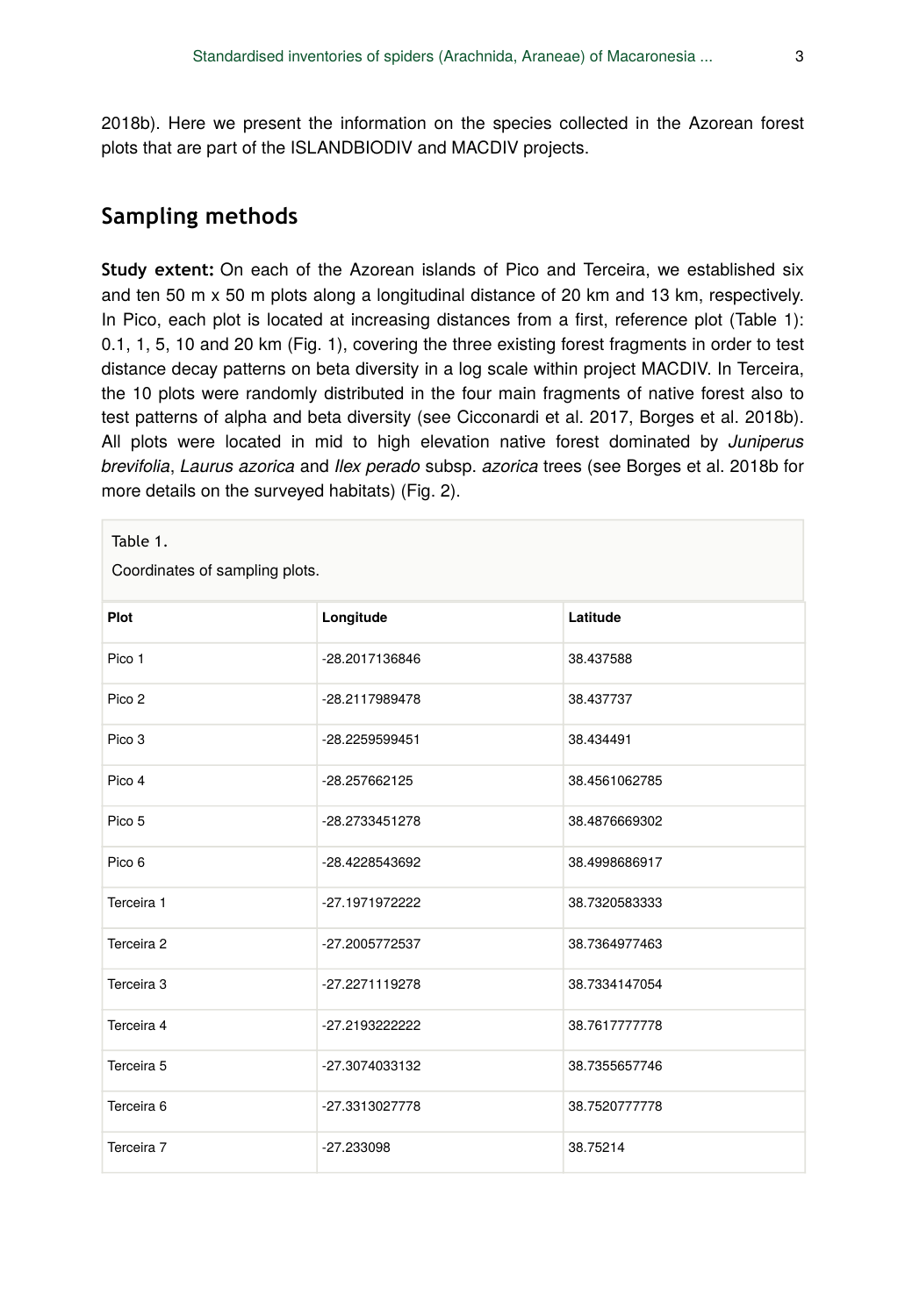| Terceira 8  | -27.3198583333 | 38.7471444444 |
|-------------|----------------|---------------|
| Terceira 9  | -27.2899410553 | 38.7372469297 |
| Terceira 10 | -27.2072466047 | 38.7501938461 |



#### Figure 1. doi

Figure 1. Location of plots in Pico (left) and Terceira (right) islands.



#### Figure 2. doi

The native forest of Azores: Terra-Brava at Terceira Island - Plot Terceira 1 (Credit: Paulo A. V. Borges).

**Sampling description:** We sampled all plots using the optimised and standardised COBRA (Conservation Oriented Biodiversity Rapid Assessment) protocol for temperate forests (Cardoso 2009). Different variants of the COBRA protocol for spiders and beetles have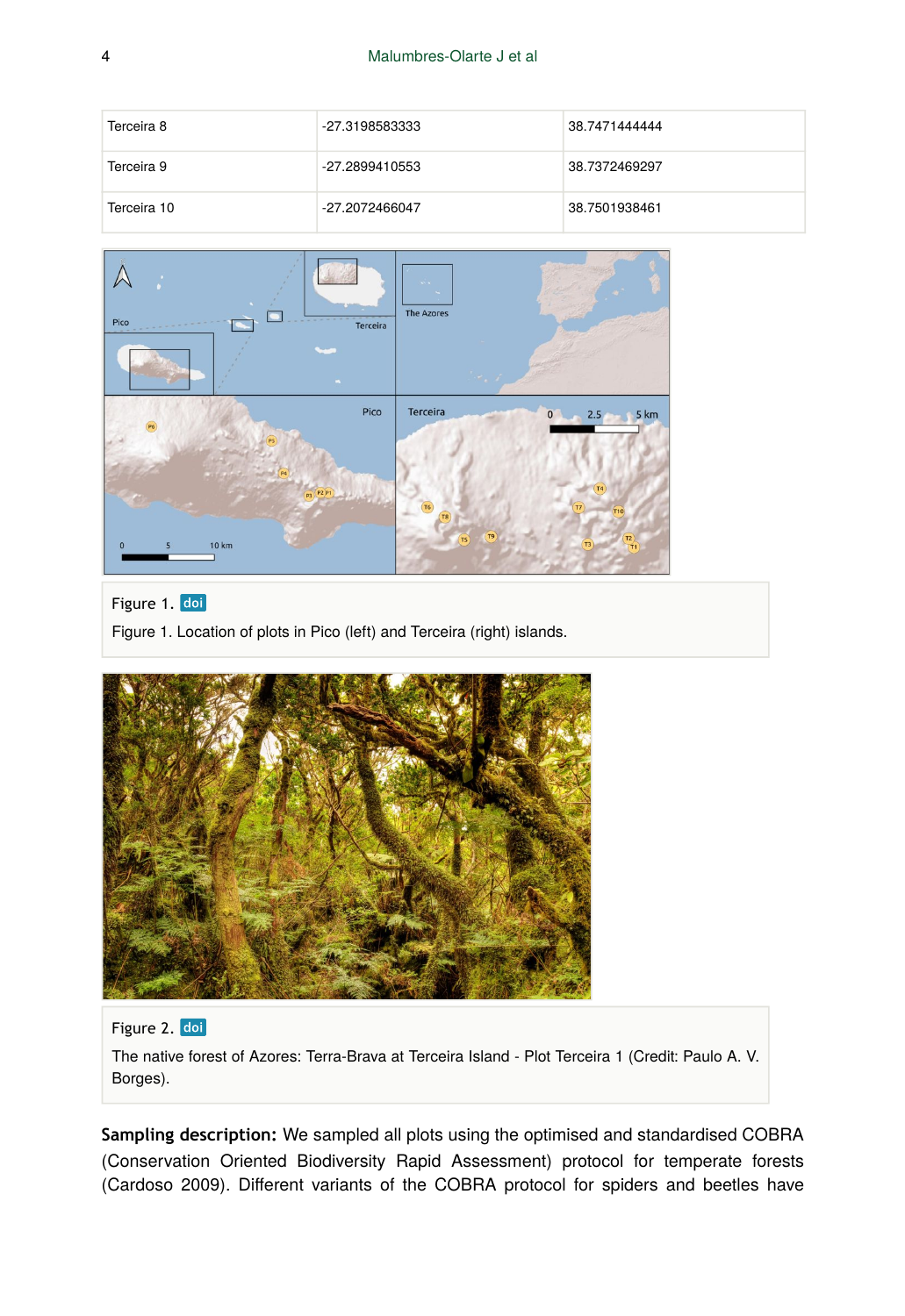already been applied in oceanic islands (Emerson et al. 2016) and for spiders on tropical forests (Malumbres-Olarte et al. 2016, Malumbres-Olarte et al. 2018). Although originally developed and optimised for mainland temperate and Mediterranean habitats, COBRA protocols have been recently proposed as the standard protocols for inventorying and monitoring spiders and beetles in island forest ecosystems (Borges et al. 2018c). The COBRA protocol, when applied to temperate forests, consists of: four night aerial samples (1 hour / sample), two day sweeping samples and two night sweeping samples (1 hour / sample), two day beating samples and two night beating samples (1 hour / sample) and 12 pitfall samples (4 traps / sample). Specifically for islands, we added two sampling methodologies to also cover beetle diversity (Borges et al. 2018c): two diurnal active aerial searching under bark, lichens and bryophytes (ABS) (1 hour / sample) and two diurnal active aerial searching in decaying trunks, dead wood on the ground and under stones (GWS) (1 hour / sample). We collected all samples in July 2016 (Pico, MACDIV) and in June-September 2012 (Terceira, ISLANDBIODIV).

# **Geographic coverage**

**Description:** Pico and Terceira Islands, the Azores, Macaronesia, Portugal

**Coordinates:** 38.434491 and 38.7617777778 Latitude; -28.4228543692 and -27.1971972222 Longitude.

# **Taxonomic coverage**

**Taxa included:**

| Rank  | <b>Scientific Name</b> | └Common Name   |
|-------|------------------------|----------------|
| order | Araneae                | <b>Spiders</b> |

# **Temporal coverage**

**Single date:** 2012-6-01; 2016-9-26.

# **Collection data**

**Collection name:** Dalberto Teixeira Pombo insect collection at the University of Azores

**Collection identifier:** DTP

**Specimen preservation method:** All specimens were preserved in 96% ethanol

**Curatorial unit:** Dalberto Teixeira Pombo insect collection at the University of Azores (Curator: Paulo A. V. Borges)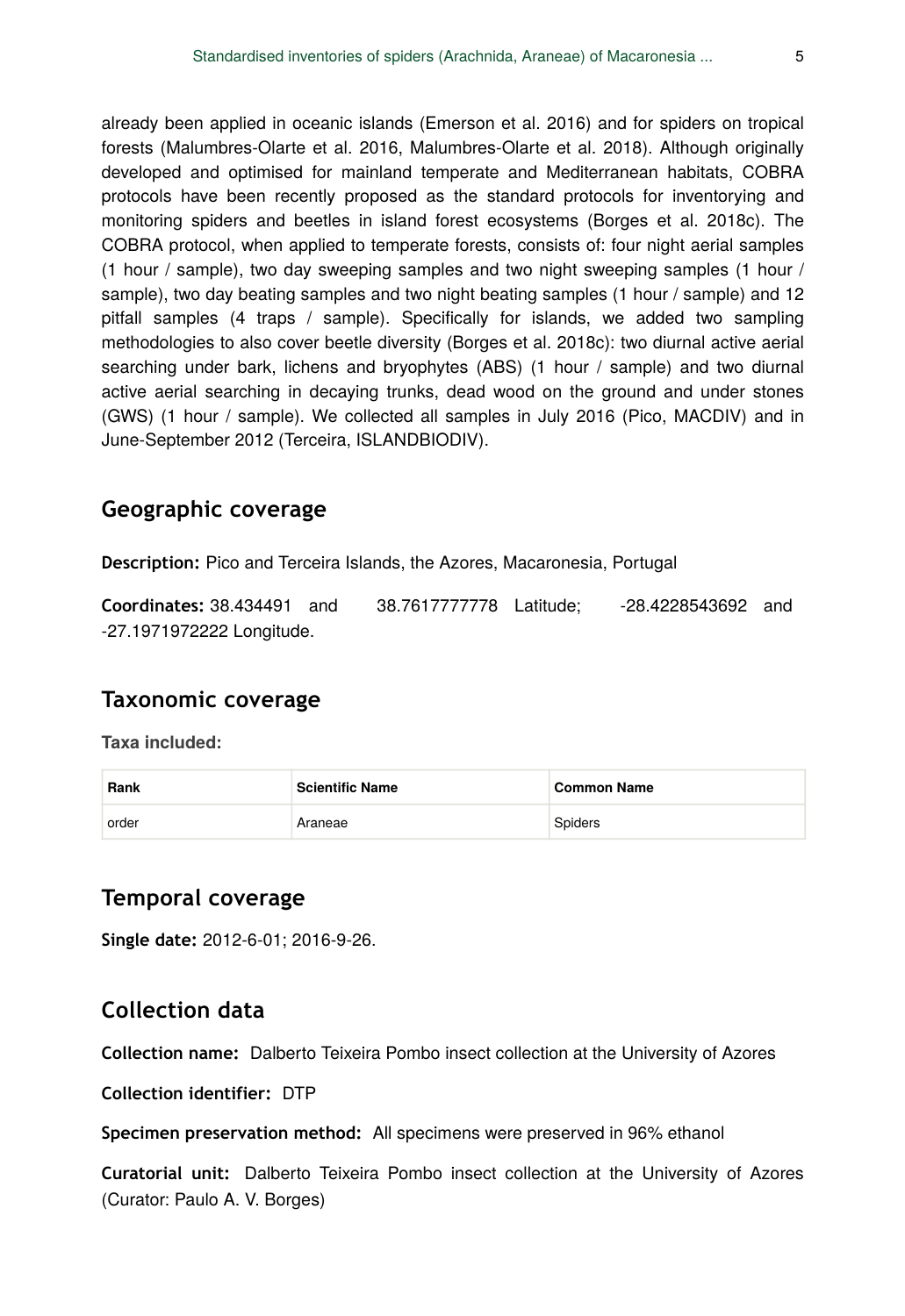#### **Usage rights**

**Use license:** Open Data Commons Attribution License

**IP rights notes:** CC-BY 4.0

#### **Data resources**

**Data package title:** MACDIV\_COBRA\_Azores\_Forest

**Resource link:** <https://www.gbif.org/dataset/6aa5ac09-2b55-4078-bd2d-ec94fb91850a>

**Number of data sets:** 1

**Data set name:** MACDIV\_COBRA\_Azores\_Forest

**Download URL:** [https://www.gbif.org/dataset/6aa5ac09-2b55-4078-bd2d](https://www.gbif.org/dataset/6aa5ac09-2b55-4078-bd2d-ec94fb91850a)[ec94fb91850a](https://www.gbif.org/dataset/6aa5ac09-2b55-4078-bd2d-ec94fb91850a)

**Data format:** Darwin Core Archive

**Data format version:** version 1

**Description:** The following data table includes all the records for which a taxonomic identification of the species was possible. The dataset submitted to GBIF is structured as a sample event dataset, with two tables: event (as core) and occurrences. The data in this sampling event resource have been published as a Darwin Core Archive (DwCA), which is a standardised format for sharing biodiversity data as a set of one or more data tables. The core data table contains 423 records (eventID). One extension data table also exists. An extension record supplies extra information about a core record. The number of records in each extension data table is illustrated in the IPT link. This IPT archives the data and thus serves as the data repository. The data and resource metadata are available for downloading in the downloads section. The versions table lists other versions of the resource that have been made publicly available and allows tracking changes made to the resource over time.

In Suppl. material 1, we provide a file with two tables, one with the samping event data and the other with the species abundance data.

| Column label             | <b>Column description</b>                            |
|--------------------------|------------------------------------------------------|
| Table of Sampling Events | Table with sampling events data (beginning of table) |
| id                       | Unique identification code for sampling event data   |
| eventID                  | Identifier of the events, unique for the dataset     |
| samplingProtocol         | The sampling protocol used to capture the species    |
| sampleSizeValue          | The numeric amount of time spent in each sampling    |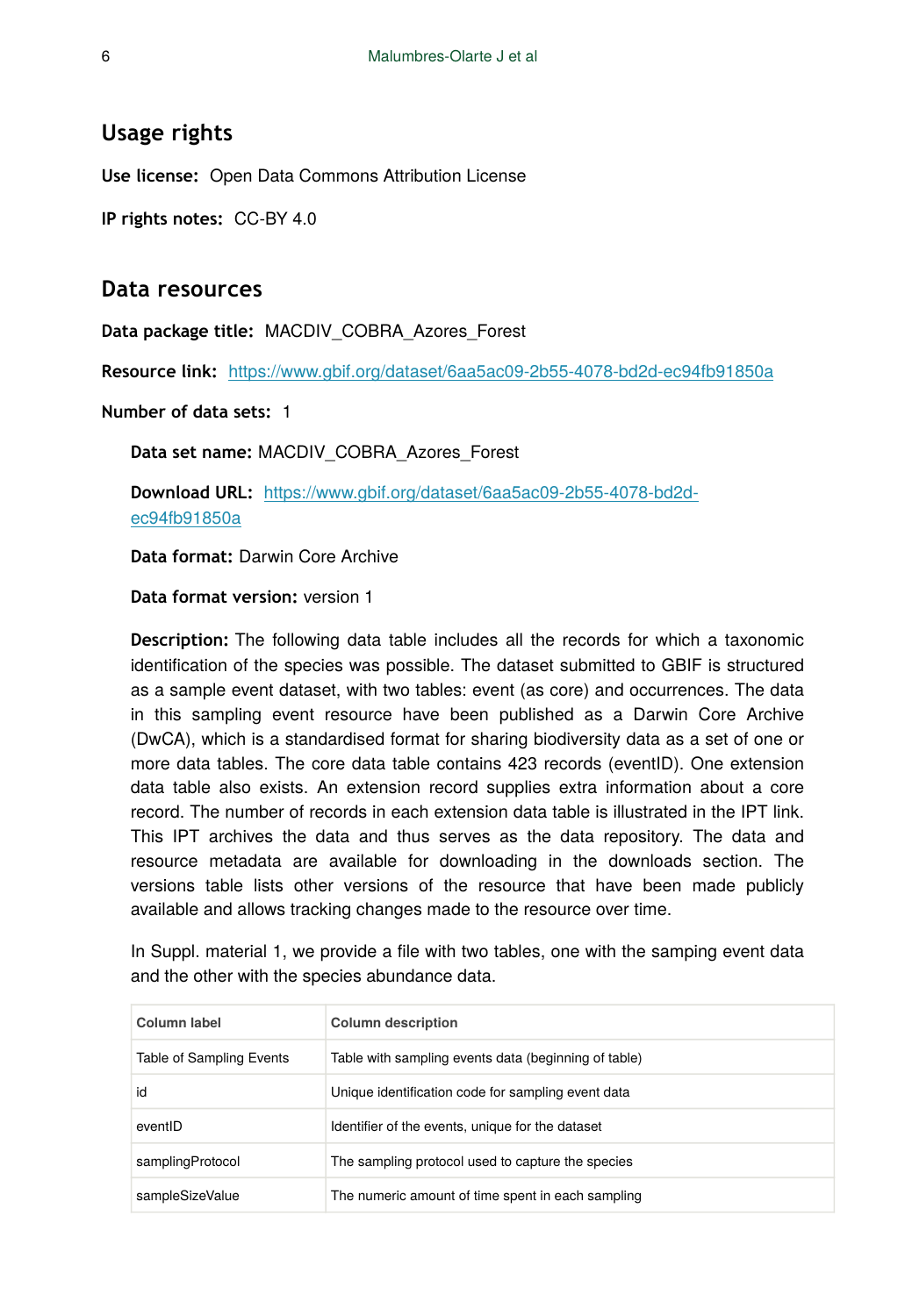| sampleSizeUnit                | The unit of the sample size value                                                                                                                                                                          |
|-------------------------------|------------------------------------------------------------------------------------------------------------------------------------------------------------------------------------------------------------|
| samplingEffort                | The amount of time of each sampling                                                                                                                                                                        |
| eventDate                     | Date or date range the record was collected                                                                                                                                                                |
| eventTime                     | Time of the day the record was collected                                                                                                                                                                   |
| startDayOfYear                | The earliest ordinal day of the year on which the event occurred                                                                                                                                           |
| endDayOfYear                  | The latest ordinal day of the year on which the event occurred                                                                                                                                             |
| year                          | Year of the event                                                                                                                                                                                          |
| month                         | Month of the event                                                                                                                                                                                         |
| day                           | Day of the event                                                                                                                                                                                           |
| habitat                       | The surveyed habitat                                                                                                                                                                                       |
| fieldNumber                   | The code given to each sample                                                                                                                                                                              |
| locationID                    | Identifier of the location                                                                                                                                                                                 |
| islandGroup                   | Name of archipelago                                                                                                                                                                                        |
| island                        | Name of the island                                                                                                                                                                                         |
| country                       | Country of the sampling site                                                                                                                                                                               |
| countryCode                   | ISO code of the country of the sampling site                                                                                                                                                               |
| stateProvince                 | Name of the region of the sampling site                                                                                                                                                                    |
| municipality                  | Name of the municipality                                                                                                                                                                                   |
| locality                      | Name of the locality                                                                                                                                                                                       |
| minimumElevationInMetres      | Minimum elevation in metres                                                                                                                                                                                |
| maximumElevationInMetres      | Maximum elevation in metres                                                                                                                                                                                |
| <b>locationRemarks</b>        | Details on the locality site                                                                                                                                                                               |
| verbatimCoordinates           | The Verbatim coordinates                                                                                                                                                                                   |
| decimalLatitude               | Approximate centre point decimal latitude of the field site in GPS coordinates                                                                                                                             |
| decimalLongitude              | Approximate centre point decimal longitude of the field site in GPS coordinates                                                                                                                            |
| geodeticDatum                 | The reference point for the various coordinate systems used in mapping the earth                                                                                                                           |
| coordinateUncertaintyInMetres | Uncertainty of the coordinates                                                                                                                                                                             |
| coordinatePrecision           | Precision of the coordinates                                                                                                                                                                               |
| georeferenceSources           | A list (concatenated and separated) of maps, gazetteers or other resources used to<br>georeference the Location, described specifically enough to allow anyone in the<br>future to use the same resources. |
| Table of Species Abundances   | Table with species abundance data (beginning of new table)                                                                                                                                                 |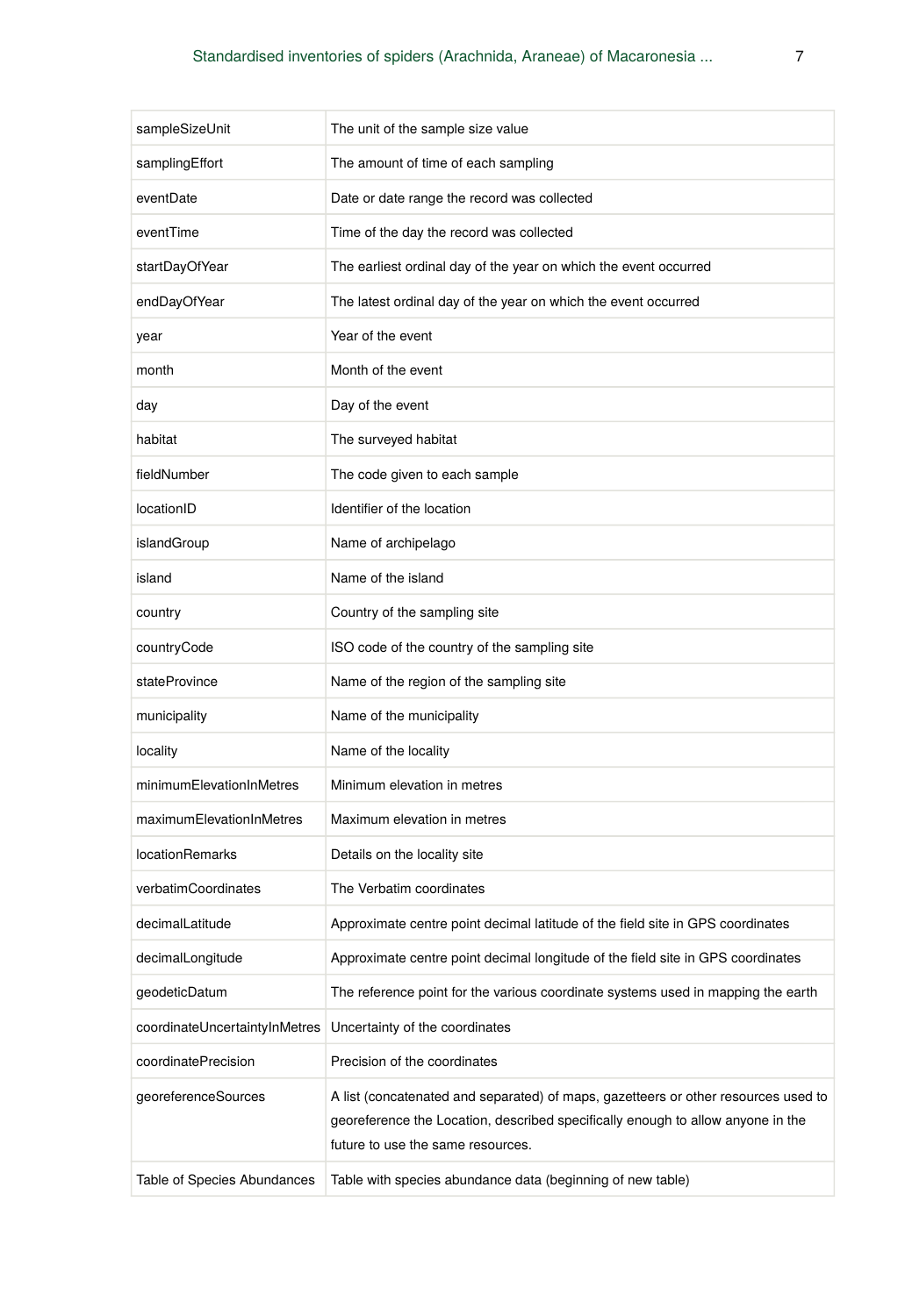| id                   | Unique identification code for species abundance data                                                                                        |
|----------------------|----------------------------------------------------------------------------------------------------------------------------------------------|
| type                 | Type of the record, as defined by the Public Core standard                                                                                   |
| licence              | Reference to the licence under which the record is published                                                                                 |
| institutionID        | The identity of the institution publishing the data                                                                                          |
| collectionID         | The identity of the collection publishing the data                                                                                           |
| institutionCode      | The code of the institution publishing the data                                                                                              |
| collectionCode       | The code of the collection where the specimens are conserved                                                                                 |
| datasetName          | Name of the dataset                                                                                                                          |
| basisOfRecord        | The nature of the data record                                                                                                                |
| dynamicProperties    | The name of the scientific project funding the sampling                                                                                      |
| occurrenceID         | Identifier of the record, coded as a global unique identifier                                                                                |
| catalogNumber        | Record number of the specimen in the collection                                                                                              |
| recordedBy           | Name of the person who performed the sampling of the specimens                                                                               |
| individualCount      | Total number of individuals captured                                                                                                         |
| organismQuantity     | Total number of individuals captured, as numeric                                                                                             |
| organismQuantityType | The unit of the identification of the organisms                                                                                              |
| sex                  | The sex and quantity of the individuals captured                                                                                             |
| lifeStage            | The life stage of the organisms captured                                                                                                     |
| establishmentMeans   | The process of establishment of the species in the location, using a controlled<br>vocabulary: 'native non-endemic', 'introduced', 'endemic' |
| occurrenceStatus     | Information about the presence/absence of the species                                                                                        |
| eventID              | A unique identifier of an occurrence                                                                                                         |
| identifiedBy         | Name of the person who made the identification                                                                                               |
| dateIdentified       | Date on which the record was identified                                                                                                      |
| scientificName       | Complete scientific name including author and year                                                                                           |
| kingdom              | Kingdom name                                                                                                                                 |
| phylum               | Phylum name                                                                                                                                  |
| class                | Class name                                                                                                                                   |
| order                | Order name                                                                                                                                   |
| family               |                                                                                                                                              |
|                      | Family name                                                                                                                                  |
| genus                | Genus name                                                                                                                                   |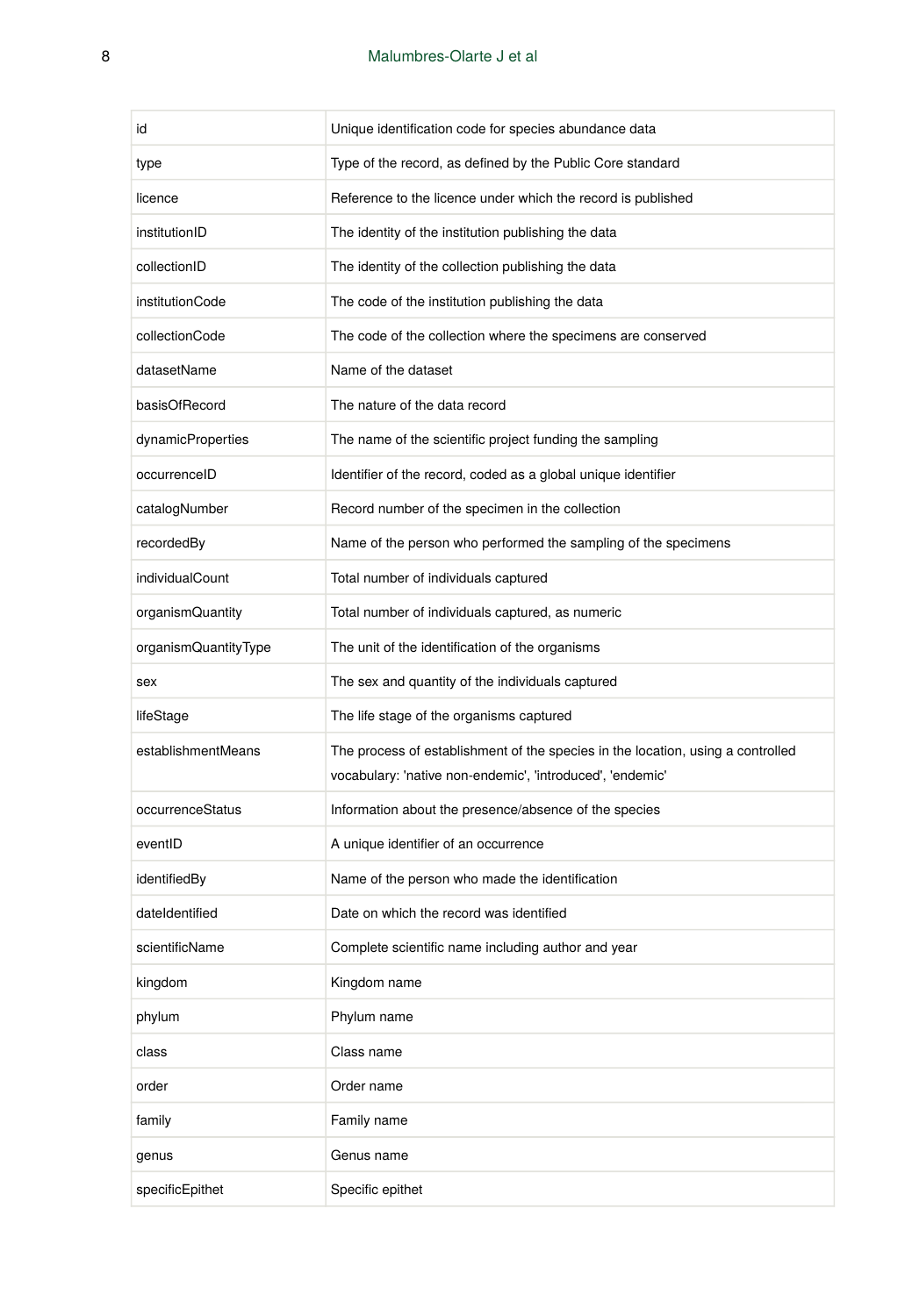| taxonRank                | Lowest taxonomic rank of the record                                |
|--------------------------|--------------------------------------------------------------------|
| scientificNameAuthorship | Name of the author of the lowest taxon rank included in the record |

# **Additional information**

#### **Results**

We collected 3,930 adult specimens (45% of all specimens), which we identified to 36 species and three morphospecies, belonging to 13 families (Tables 2, 3). Of the 39 taxa, 19 belonged to the family Linyphiidae (17 species and two morphospecies) and six species to Theridiidae. The remaining families were represented by one or two taxa. The most widespread species were *Gibbaranea occidentalis* Wunderlich, 1989 (endemic), *Lathys dentichelis* (Simon, 1883) (native), *Acorigone acoreensis* (Wunderlich, 1992) (endemic), *Tenuiphantes miguelensis* (Wunderlich, 1992) (Macaronesian), *Macaroeris cata* (Blackwall, 1867) (native) and *Sancus acoreensis* (Wunderlich, 1992) (endemic), which were present in all plots of both islands. Three additional species were present in 15 out of the 16 plots: *Canariphantes acoreensis*, *Microlinyphia johnsoni* and *Savigniorrhipis acoreensis*. Plots had between 15-23 (morpho)species of spiders, with the Terceiran Plot 8 having the maximum of 23 (morpho)species, followed by Plot 3 of Terceira (21 species).

#### Table 2.

Abundance, biogeographic category and previous records of (morpho)species in each of the plots on Pico island. Abbreviations: Biogeographic category (Biog. cat): Endemic (END); Introduced (INT); Macaronesian (MAC); Native (NAT); Unknown (UK). Previous records (Prev. Rec.): Pico (P), Terceira (T), unrecorded (UR).

| Family      | <b>Species</b>                                 |            | Biog.Cat. Prev.Rec. Pico | 1           | Pico<br>$\overline{2}$  | <b>Pico</b><br>3 | Pico<br>4   | Pico<br>5   | Pico<br>6   |
|-------------|------------------------------------------------|------------|--------------------------|-------------|-------------------------|------------------|-------------|-------------|-------------|
| Araneidae   | Gibbaranea occidentalis<br>Wunderlich, 1989    | <b>END</b> | P, T                     | 12          | $\overline{\mathbf{4}}$ | 4                | 7           | 14          | 23          |
| Clubionidae | Cheiracanthium erraticum<br>(Walckenaer, 1802) | INT        | P, T                     | $\mathbf 0$ | $\mathbf 0$             | 1                | $\mathbf 0$ | $\mathbf 0$ | 1           |
| Dictynidae  | Lathys dentichelis (Simon,<br>1883)            | <b>MAC</b> | P. T                     | 23          | 31                      | 10               | 6           | 7           | 1           |
| Dictynidae  | Nigma puella (Simon, 1870)                     | INT        | P, T                     | $\Omega$    | $\Omega$                | $\Omega$         | $\Omega$    | 6           | $\Omega$    |
| Dysderidae  | Dysdera crocata C. L. Koch,<br>1838            | INT        | P.T                      | $\mathbf 0$ | $\mathbf 0$             | $\Omega$         | 1           | 3           | $\mathbf 0$ |
| Gnaphosidae | Haplodrassus signifer (C. L.<br>Koch, 1839)    | INT        | T                        | $\Omega$    | 1                       | $\Omega$         | $\Omega$    | $\Omega$    | $\Omega$    |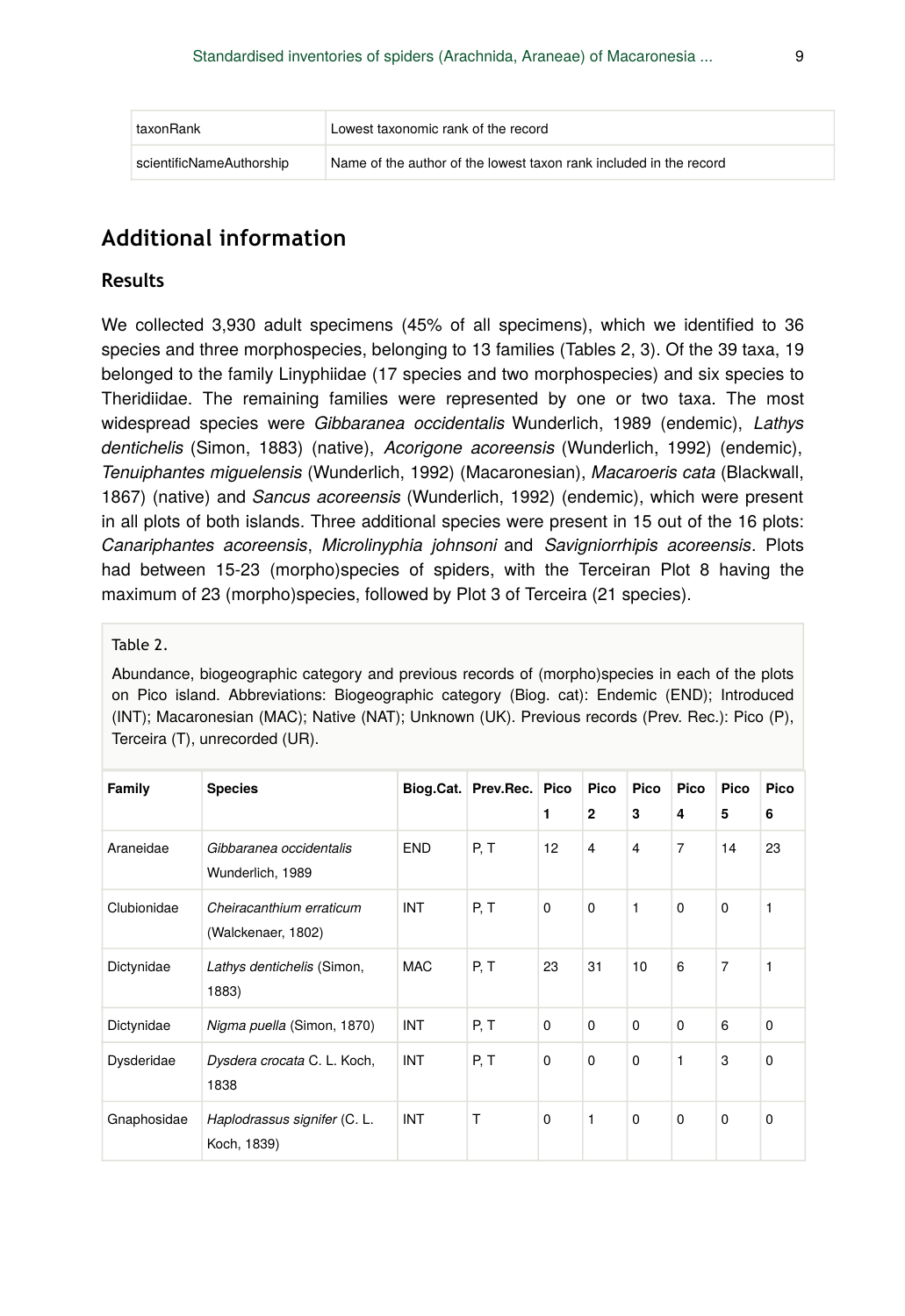| Linyphiidae | Linyphiidae morphospecies<br>1220              | UK         | UR   | 0                       | 0  | $\mathbf 0$    | 0                       | 0         | 0              |
|-------------|------------------------------------------------|------------|------|-------------------------|----|----------------|-------------------------|-----------|----------------|
| Linyphiidae | Linyphiidae morphospecies<br>1265              | UK         | UR   | 3                       | 0  | $\mathbf 0$    | $\pmb{0}$               | 0         | $\mathbf 0$    |
| Linyphiidae | Acorigone acoreensis<br>(Wunderlich, 1992)     | <b>END</b> | P, T | 6                       | 5  | 7              | 1                       | 1         | 1              |
| Linyphiidae | Agyneta decora (O. P.-<br>Cambridge, 1871)     | INT        | т    | 0                       | 0  | $\mathbf 0$    | 0                       | 0         | $\mathbf 0$    |
| Linyphiidae | Canariphantes acoreensis<br>(Wunderlich, 1992) | END        | P, T | 2                       | 12 | $\mathbf 0$    | 7                       | 6         | 6              |
| Linyphiidae | Erigone atra Blackwall, 1833                   | INT        | P, T | 0                       | 1  | 1              | $\mathbf{1}$            | 0         | $\overline{c}$ |
| Linyphiidae | Erigone autumnalis Emerton,<br>1882            | INT        | P, T | 0                       | 0  | $\overline{c}$ | 0                       | 0         | 0              |
| Linyphiidae | Erigone dentipalpis (Wider,<br>1834)           | INT        | P, T | 0                       | 0  | $\overline{c}$ | $\pmb{0}$               | 0         | 0              |
| Linyphiidae | Mermessus bryantae (Ivie &<br>Barrows, 1935)   | INT        | P, T | 0                       | 0  | $\pmb{0}$      | $\pmb{0}$               | 0         | 0              |
| Linyphiidae | Microlinyphia johnsoni<br>(Blackwall, 1859)    | <b>MAC</b> | P, T | 5                       | 5  | 3              | 35                      | 0         | $\overline{7}$ |
| Linyphiidae | Minicia floresensis Wunderlich,<br>1992        | <b>END</b> | P, T | 18                      | 4  | 7              | 0                       | 0         | $\mathbf 0$    |
| Linyphiidae | Oedothorax fuscus (Blackwall,<br>1834)         | INT        | P, T | 0                       | 1  | $\mathbf 0$    | $\overline{4}$          | 0         | $\mathbf 0$    |
| Linyphiidae | Palliduphantes schmitzi<br>(Kulczynski, 1899)  | <b>MAC</b> | P, T | 1                       | 0  | 0              | $\overline{c}$          | 0         | 9              |
| Linyphiidae | Porrhomma borgesi<br>Wunderlich, 2008          | END        | P, T | 0                       | 0  | 0              | 0                       | 0         | $\mathbf 0$    |
| Linyphiidae | Prinerigone vagans (Audouin,<br>1826)          | INT        | P, T | 0                       | 0  | $\mathbf 0$    | $\pmb{0}$               | 0         | $\mathbf 0$    |
| Linyphiidae | Savigniorrhipis acoreensis<br>Wunderlich, 1992 | END        | P, T | 15                      | 31 | $10$           | 15                      | $\pmb{0}$ | 13             |
| Linyphiidae | Tenuiphantes miguelensis<br>(Wunderlich, 1992) | <b>MAC</b> | P, T | $\overline{\mathbf{4}}$ | 5  | 10             | 102                     | 107       | 73             |
| Linyphiidae | Tenuiphantes tenuis<br>(Blackwall, 1852)       | INT        | P, T | 2                       | 1  | 8              | $\overline{\mathbf{4}}$ | 3         | 5              |
| Linyphiidae | Walckenaeria grandis<br>(Wunderlich, 1992)     | END        | P, T | 13                      | 3  | $\pmb{0}$      | $\pmb{0}$               | 0         | 0              |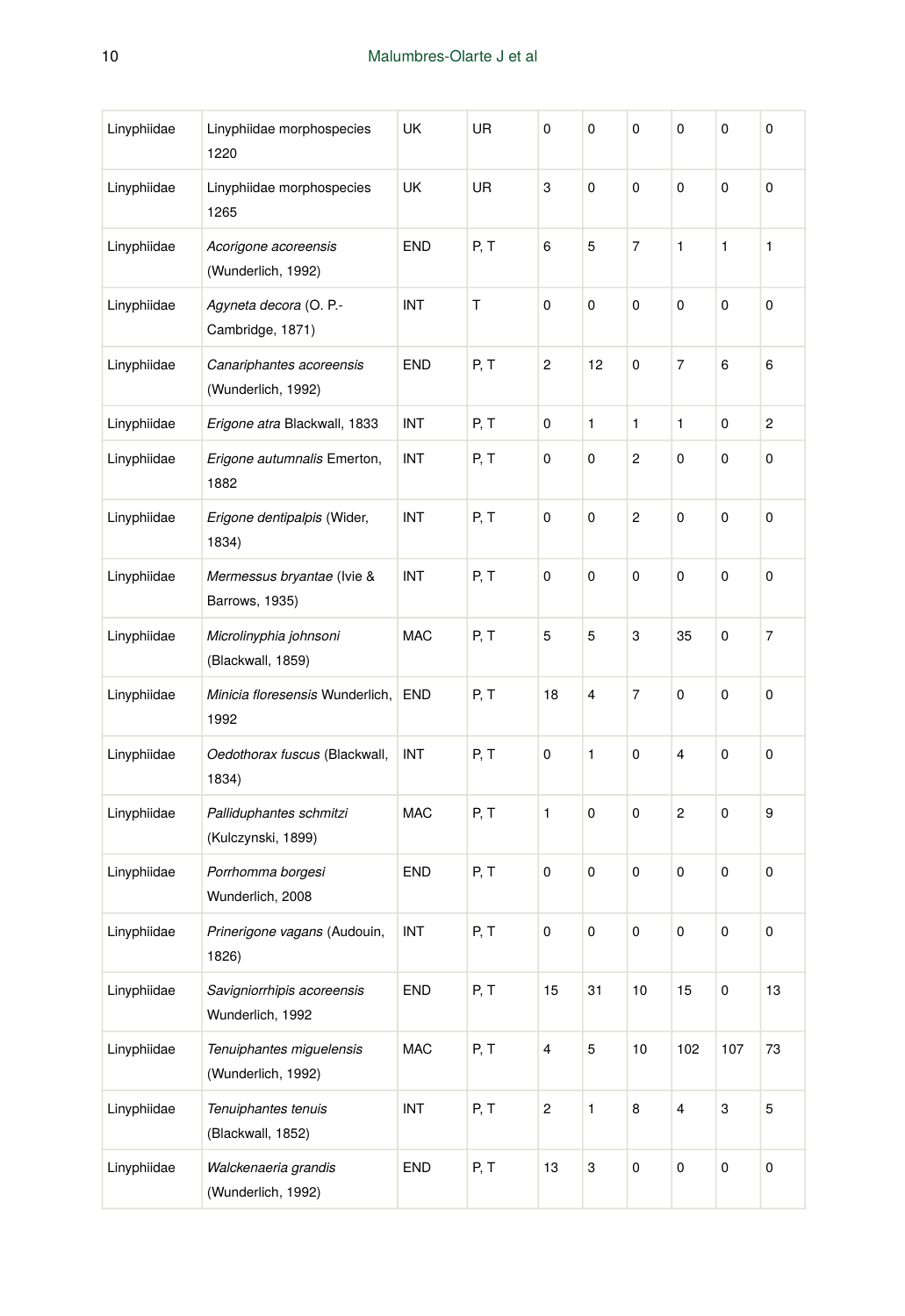| Lycosidae        | Pardosa acorensis Simon,<br>1883          | <b>END</b> | P, T | 28 | 8  | 24             | 1            | 0              | $\mathbf 0$    |
|------------------|-------------------------------------------|------------|------|----|----|----------------|--------------|----------------|----------------|
| Mimetidae        | Ero furcata (Villers, 1789)               | <b>INT</b> | P, T | 0  | 0  | $\mathbf 0$    | $\Omega$     | $\mathbf{1}$   | $\mathbf 0$    |
| Pisauridae       | Pisaura acoreensis<br>Wunderlich, 1992    | <b>END</b> | P, T | 1  | 1  | $\mathbf 0$    | $\mathbf{0}$ | $\Omega$       | $\Omega$       |
| Salticidae       | Macaroeris cata (Blackwall,<br>1867)      | <b>NAT</b> | P, T | 12 | 8  | 13             | 1            | 5              | 3              |
| Salticidae       | Neon acoreensis Wunderlich,<br>2008       | <b>END</b> | P, T | 0  | 0  | $\mathbf 0$    | $\Omega$     | $\overline{4}$ | $\Omega$       |
| Tetragnathidae   | Metellina sp. 133                         | <b>UK</b>  | T    | 0  | 0  | $\mathbf 0$    | 0            | 0              | 0              |
| Tetragnathidae   | Metellina merianae (Scopoli,<br>1763)     | INT        | P, T | 4  | 4  | $\overline{c}$ | 17           | 51             | 8              |
| Tetragnathidae   | Sancus acoreensis<br>(Wunderlich, 1992)   | <b>END</b> | P, T | 35 | 38 | 19             | 14           | 11             | 50             |
| Theridiidae      | Lasaeola oceanica Simon,<br>1883          | <b>END</b> | P, T | 0  | 0  | 12             | $\mathbf{0}$ | 8              | $\overline{2}$ |
| Theridiidae      | Neottiura bimaculata<br>(Linnaeus, 1767)  | INT        | P, T | 0  | 0  | $\mathbf 0$    | 0            | $\overline{c}$ | $\mathbf 0$    |
| Theridiidae      | Rugathodes acoreensis<br>Wunderlich, 1992 | <b>END</b> | P, T | 39 | 61 | 69             | $\Omega$     | $\Omega$       | 19             |
| Theridiidae      | Steatoda nobilis (Thorell,<br>1875)       | <b>MAC</b> | P, T | 0  | 0  | $\mathbf 0$    | 0            | $\overline{4}$ | $\Omega$       |
| Theridiidae      | Theridion melanurum Hahn,<br>1831         | INT        | Ρ,   | 0  | 0  | $\mathbf 0$    | 0            | 19             | $\mathbf{1}$   |
| Thomisidae       | Xysticus cor Canestrini, 1873             | <b>NAT</b> | P, T | 3  | 6  | 10             | $\mathbf{1}$ | 0              | $\overline{c}$ |
| Species richness | 19                                        | 20         | 19   | 17 | 17 | 18             |              |                |                |

#### Table 3.

Abundance, biogeographic category and previous records of (morpho)species in each of the plots on Terceira island.

| <b>Species</b>                                 | <b>Plot</b><br>п | <b>Plot</b><br>2 | Plot<br>3 | Plot<br>4 | Plot<br>5      | <b>Plot</b><br>6 | Plot<br>7 | Plot<br>8 | Plot<br>9 | <b>Plot</b><br>10 | Total |
|------------------------------------------------|------------------|------------------|-----------|-----------|----------------|------------------|-----------|-----------|-----------|-------------------|-------|
| Gibbaranea occidentalis<br>Wunderlich, 1989    | 33               | 25               | 49        | 30        | $\overline{4}$ | 32               | 39        | 22        | 42        | 52                | 392   |
| Cheiracanthium erraticum<br>(Walckenaer, 1802) | $\Omega$         | 1                | 0         | 3         | 3              | 10               | 0         | 3         | 0         |                   | 23    |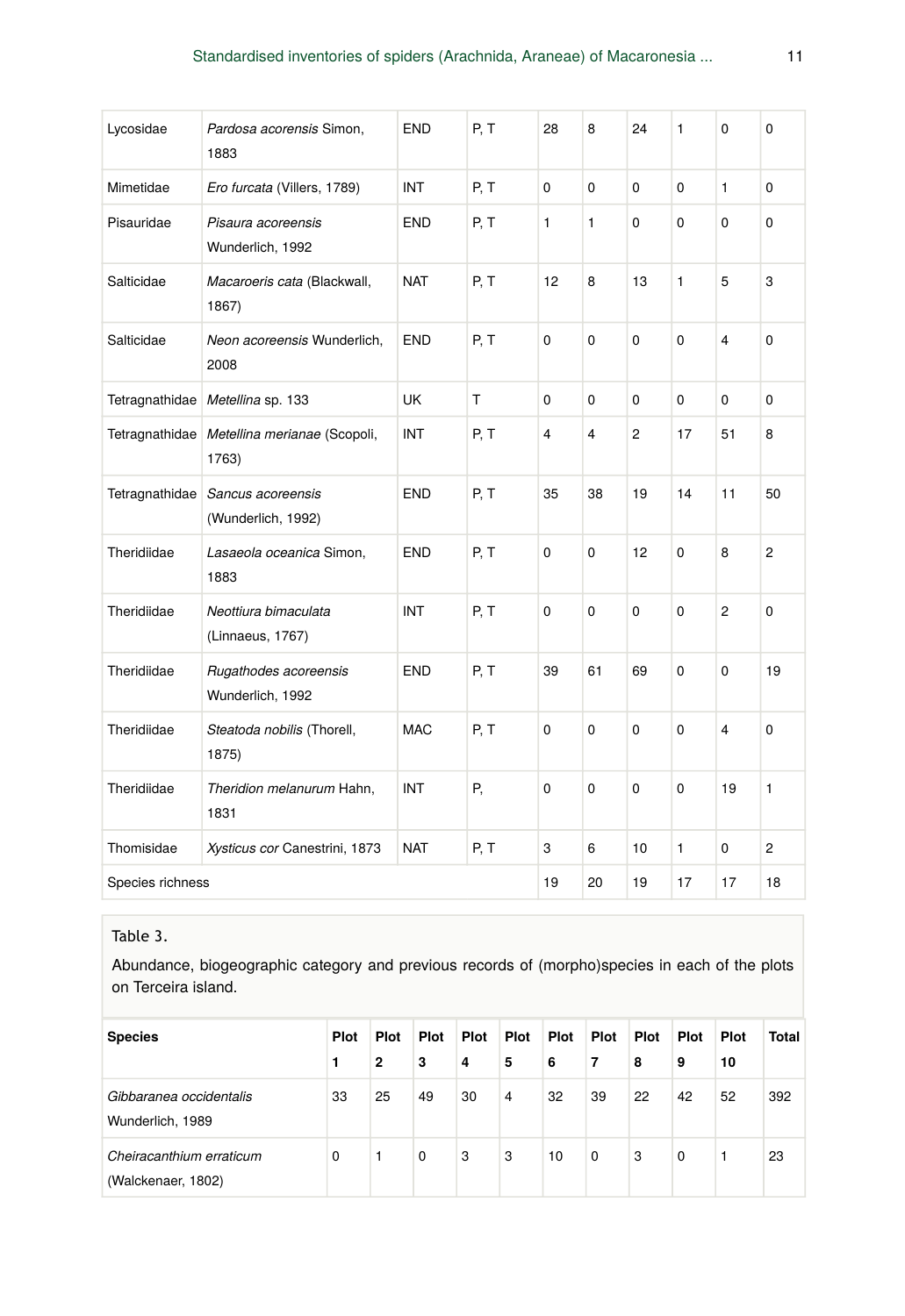| Lathys dentichelis (Simon, 1883)               | 17             | 12           | 19             | 27        | 15        | 8              | 11          | 13             | 24        | 27 | 251 |
|------------------------------------------------|----------------|--------------|----------------|-----------|-----------|----------------|-------------|----------------|-----------|----|-----|
| Nigma puella (Simon, 1870)                     | 0              | 0            | 0              | 0         | 0         | 0              | 0           | 0              | 0         | 0  | 6   |
| Dysdera crocata C. L. Koch, 1838               | 1              | 0            | 4              | 0         | 0         | 0              | 6           | 0              | 2         | 0  | 17  |
| Haplodrassus signifer (C. L. Koch,<br>1839)    | 0              | 0            | 0              | 0         | 0         | 0              | 0           | 0              | 0         | 0  | 1   |
| Linyphiidae morphospecies 1220                 | 0              | 0            | 0              | 0         | 2         | 0              | 0           | 0              | 0         | 0  | 2   |
| Linyphiidae morphospecies 1265                 | 0              | 0            | 0              | 0         | 0         | 0              | 0           | 0              | 0         | 0  | 3   |
| Acorigone acoreensis (Wunderlich,<br>1992)     | 6              | 6            | 2              | 6         | 12        | 3              | 9           | 12             | 3         | 2  | 82  |
| Agyneta decora (O. P.-Cambridge,<br>1871)      | 0              | 0            | 1              | 0         | 3         | $\pmb{0}$      | 0           | 3              | $\pmb{0}$ | 0  | 7   |
| Canariphantes acoreensis<br>(Wunderlich, 1992) | 9              | 13           | 12             | 10        | 22        | 3              | 6           | 8              | 4         | 1  | 121 |
| Erigone atra Blackwall, 1833                   | 0              | 0            | 1              | 0         | 0         | 1              | 0           | 0              | 0         | 0  | 7   |
| Erigone autumnalis Emerton, 1882               | 0              | 0            | 0              | 0         | 0         | $\mathbf 0$    | 0           | $\overline{c}$ | 0         | 0  | 4   |
| Erigone dentipalpis (Wider, 1834)              | 0              | 0            | 0              | 0         | 0         | 0              | 0           | 0              | 0         | 0  | 2   |
| Mermessus bryantae (Ivie &<br>Barrows, 1935)   | 0              | 0            | 0              | 0         | 0         | 0              | 0           | 1              | 0         | 0  | 1   |
| Microlinyphia johnsoni (Blackwall,<br>1859)    | $\overline{4}$ | 30           | $\overline{c}$ | 8         | 11        | 13             | 9           | 5              | 6         | 5  | 148 |
| Minicia floresensis Wunderlich,<br>1992        | $\mathbf 0$    | $\mathbf{1}$ | 0              | 1         | 0         | $\pmb{0}$      | 1           | $\overline{4}$ | 0         | 5  | 41  |
| Oedothorax fuscus (Blackwall,<br>1834)         | $\mathbf 0$    | 0            | 1              | 0         | 0         | $\pmb{0}$      | 0           | $\mathbf{1}$   | 0         | 0  | 7   |
| Palliduphantes schmitzi<br>(Kulczynski, 1899)  | $\mathbf 0$    | 0            | 0              | 0         | 0         | $\overline{c}$ | 0           | $\mathbf 0$    | 0         | 0  | 14  |
| Porrhomma borgesi Wunderlich,<br>2008          | 0              | 1            | 2              | 2         | 1         | 0              | 0           | 4              | 1         | 1  | 12  |
| Prinerigone vagans (Audouin,<br>1826)          | 0              | 1            | 0              | $\pmb{0}$ | $\pmb{0}$ | $\pmb{0}$      | 0           | $\pmb{0}$      | $\pmb{0}$ | 1  | 2   |
| Savigniorrhipis acoreensis<br>Wunderlich, 1992 | 26             | 63           | 23             | 22        | 11        | 56             | 16          | 16             | 15        | 35 | 367 |
| Tenuiphantes miguelensis<br>(Wunderlich, 1992) | 18             | 13           | 11             | 18        | $\pmb{4}$ | 36             | $\mathbf 5$ | 39             | $10\,$    | 24 | 479 |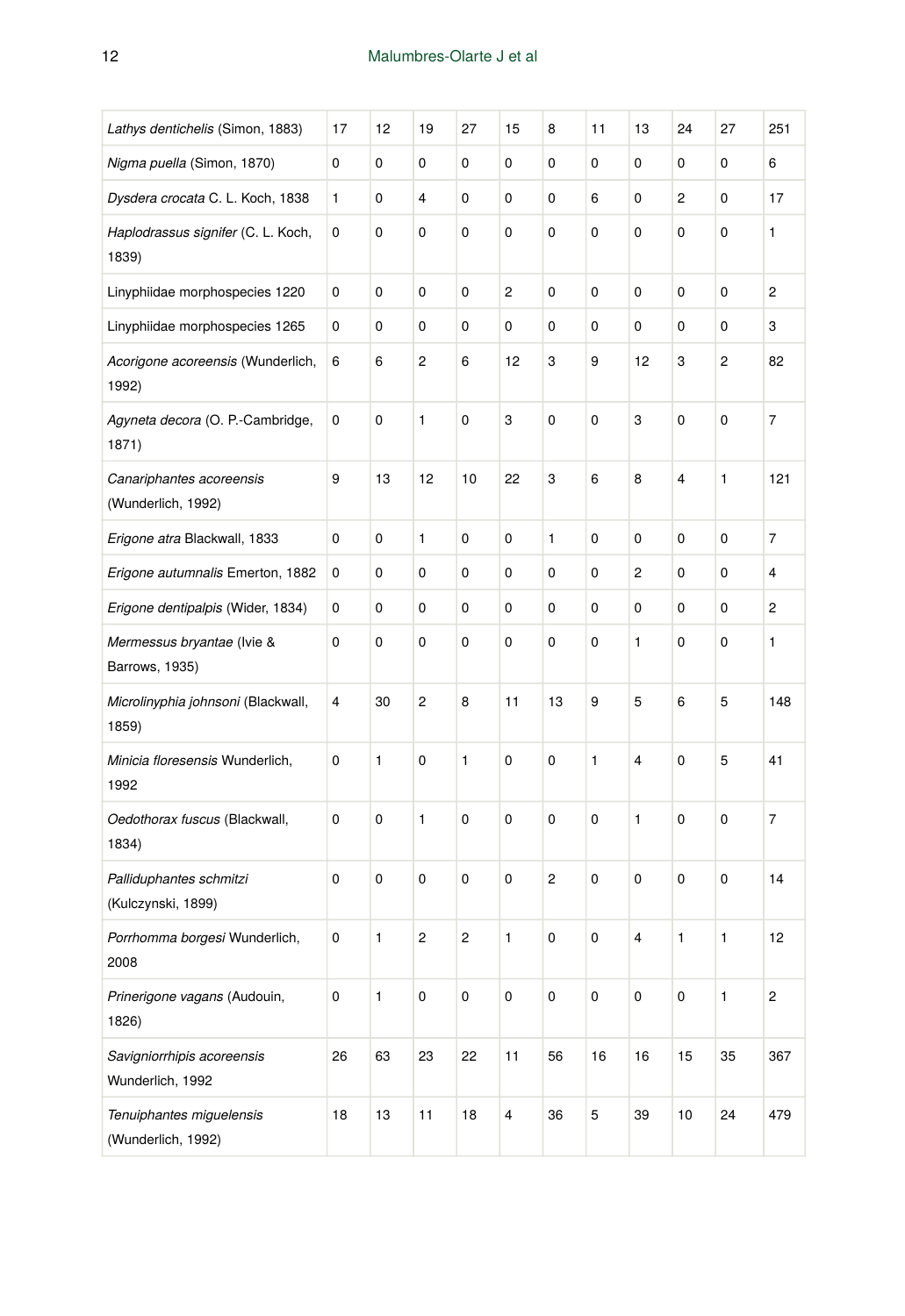| Tenuiphantes tenuis (Blackwall,<br>1852)   | 0              | 0              | 0  | 1           | 0              | 1            | 1  | 1              | 1              | 0   | 28             |
|--------------------------------------------|----------------|----------------|----|-------------|----------------|--------------|----|----------------|----------------|-----|----------------|
| Walckenaeria grandis (Wunderlich,<br>1992) | 0              | 0              | 0  | 1           | 10             | $\Omega$     | 0  | 28             | 0              | 1   | 56             |
| Pardosa acorensis Simon, 1883              | $\Omega$       | 4              | 1  | 1           | 22             | $\Omega$     | 1  | 23             | 0              | 0   | 113            |
| Ero furcata (Villers, 1789)                | 4              | $\overline{c}$ | 5  | 1           | 0              | 0            | 3  | 0              | 3              | 3   | 22             |
| Pisaura acoreensis Wunderlich,<br>1992     | $\overline{2}$ | 3              | 3  | 1           | $\Omega$       | $\mathbf{0}$ | 1  | $\overline{2}$ | 4              | 9   | 27             |
| Macaroeris cata (Blackwall, 1867)          | 6              | 9              | 1  | 15          | $\overline{2}$ | 16           | 5  | 3              | 14             | 10  | 123            |
| Neon acoreensis Wunderlich, 2008           | 0              | $\Omega$       | 0  | 0           | 0              | $\Omega$     | 1  | 0              | 0              | 0   | 5              |
| Metellina sp. 133                          | 6              | 11             | 33 | 4           | 8              | 4            | 14 | $\overline{2}$ | $\overline{2}$ | 1   | 85             |
| Metellina merianae (Scopoli, 1763)         | 0              | 0              | 0  | 0           | 0              | 0            | 0  | 0              | 0              | 0   | 86             |
| Sancus acoreensis (Wunderlich,<br>1992)    | 37             | 26             | 37 | 26          | 34             | 32           | 56 | 34             | 16             | 41  | 506            |
| Lasaeola oceanica Simon, 1883              | 4              | 2              | 8  | 11          | 3              | 3            | 3  | $\Omega$       | 14             | 9   | 79             |
| Neottiura bimaculata (Linnaeus,<br>1767)   | 0              | 0              | 0  | 0           | $\mathbf 0$    | 0            | 0  | $\Omega$       | 0              | 0   | $\overline{c}$ |
| Rugathodes acoreensis<br>Wunderlich, 1992  | 31             | 33             | 78 | 40          | 123            | $\mathbf 0$  | 48 | 54             | 35             | 123 | 753            |
| Steatoda nobilis (Thorell, 1875)           | $\Omega$       | 0              | 0  | $\mathbf 0$ | $\mathbf 0$    | $\Omega$     | 0  | $\Omega$       | $\Omega$       | 0   | 4              |
| Theridion melanurum Hahn, 1831             | 0              | 0              | 0  | 0           | 0              | $\mathbf 0$  | 0  | $\Omega$       | $\Omega$       | 0   | 20             |
| Xysticus cor Canestrini, 1873              | 0              | 1              | 3  | 0           | 0              | $\Omega$     | 0  | 4              | 0              | 2   | 32             |
| Species richness                           | 15             | 20             | 21 | 20          | 18             | 15           | 19 | 23             | 17             | 20  | 39             |

Four species accounted for 54% of all specimens: *Rugathodes acoreensis* (753 specimens) (Fig. 3), *Sancus acoreensis* (506) (Fig. 4), *Tenuiphantes miguelensis* (479) (Fig. 5) and *Gibbaranea occidentalis* (392) (Fig. 6). These species occur in different forest micro-habitats: the orb-weaver, *G. occidentalis*, occurs in both canopy and intermediate understorey; the theridiid, *R. acoreensis*, is mostly a canopy species; the tetragnathid, *S. acoreensis*, is usually associated with shrubs; and *T. miguelensis* is a forest ground linyphiid, building its sheet-webs between small holes in the ground or small crevices in volcanic rocks.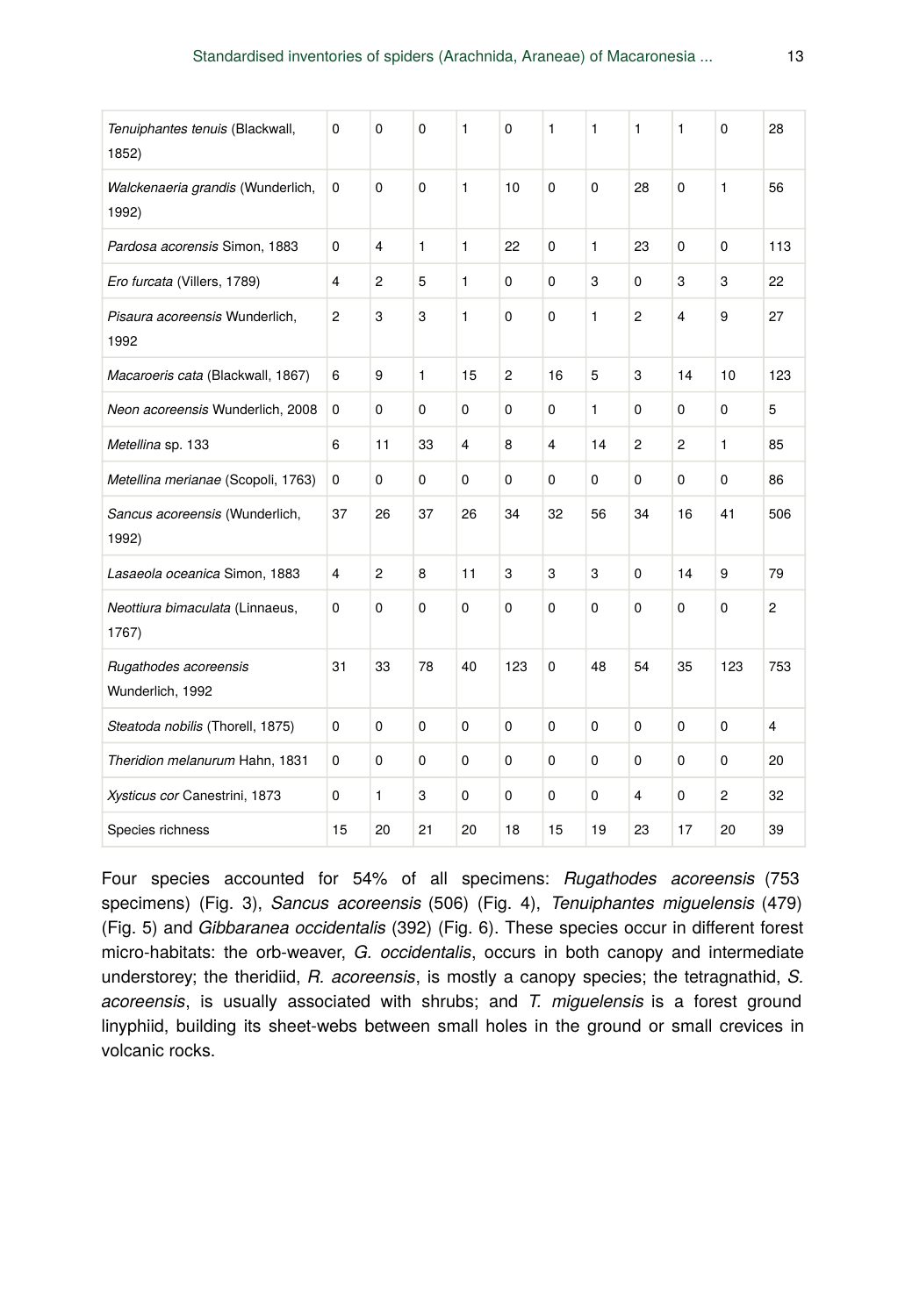

## Figure 3. doi

*Rugathodes acoreensis* Wunderlich, 1992 (Credit: Enésima Mendonça, Azorean Biodiversity Portal).



Figure 4. doi *Sancus acoreensis* (Wunderlich, 1992) (Credit: Pedro Cardoso).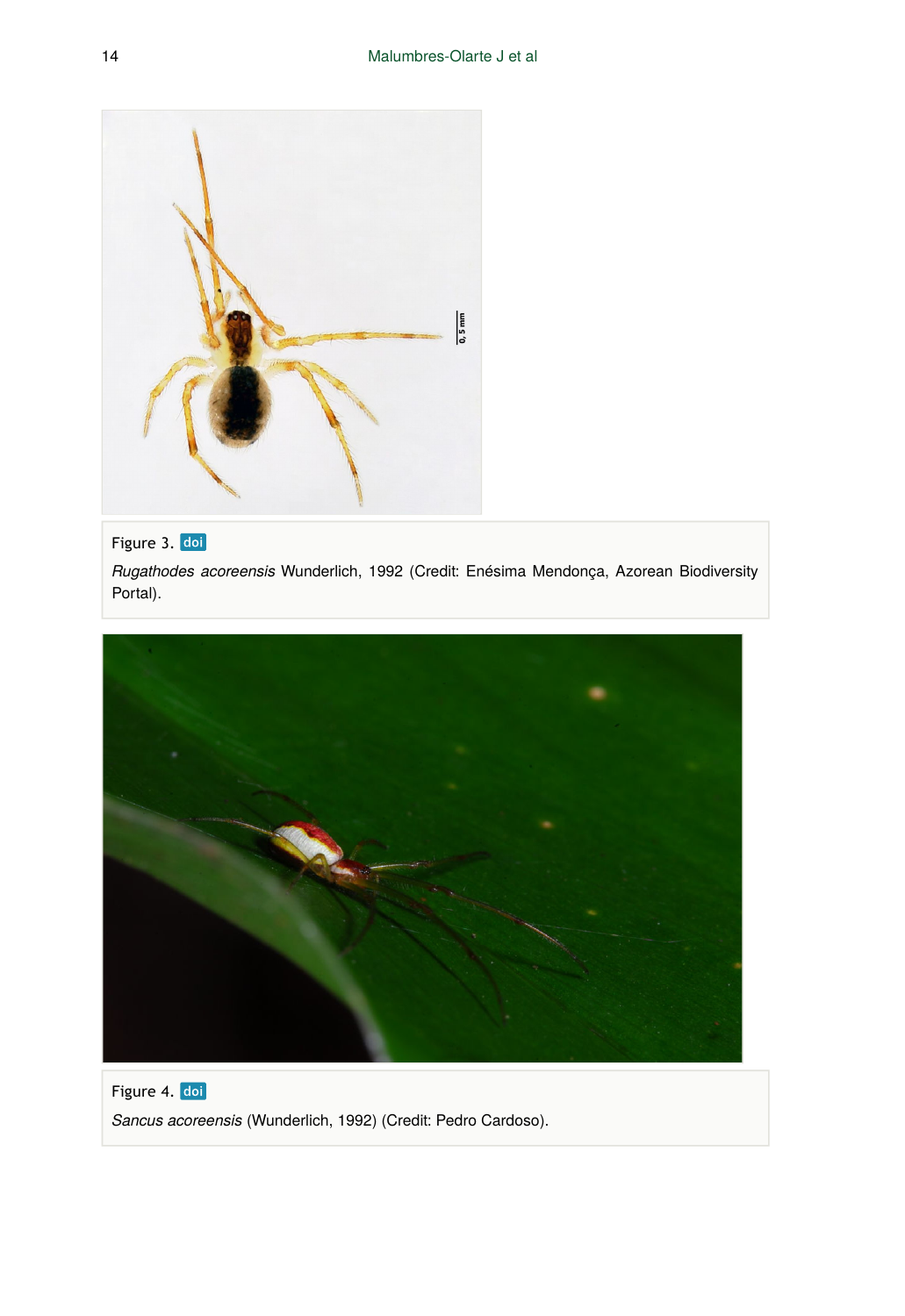

## Figure 5. doi

*Tenuiphantes miguelensis* (Wunderlich, 1992) (Credit: Pedro Cardoso).



Figure 6. doi *Gibbaranea occidentalis* Wunderlich, 1989 (Credit: Paulo A. V. Borges).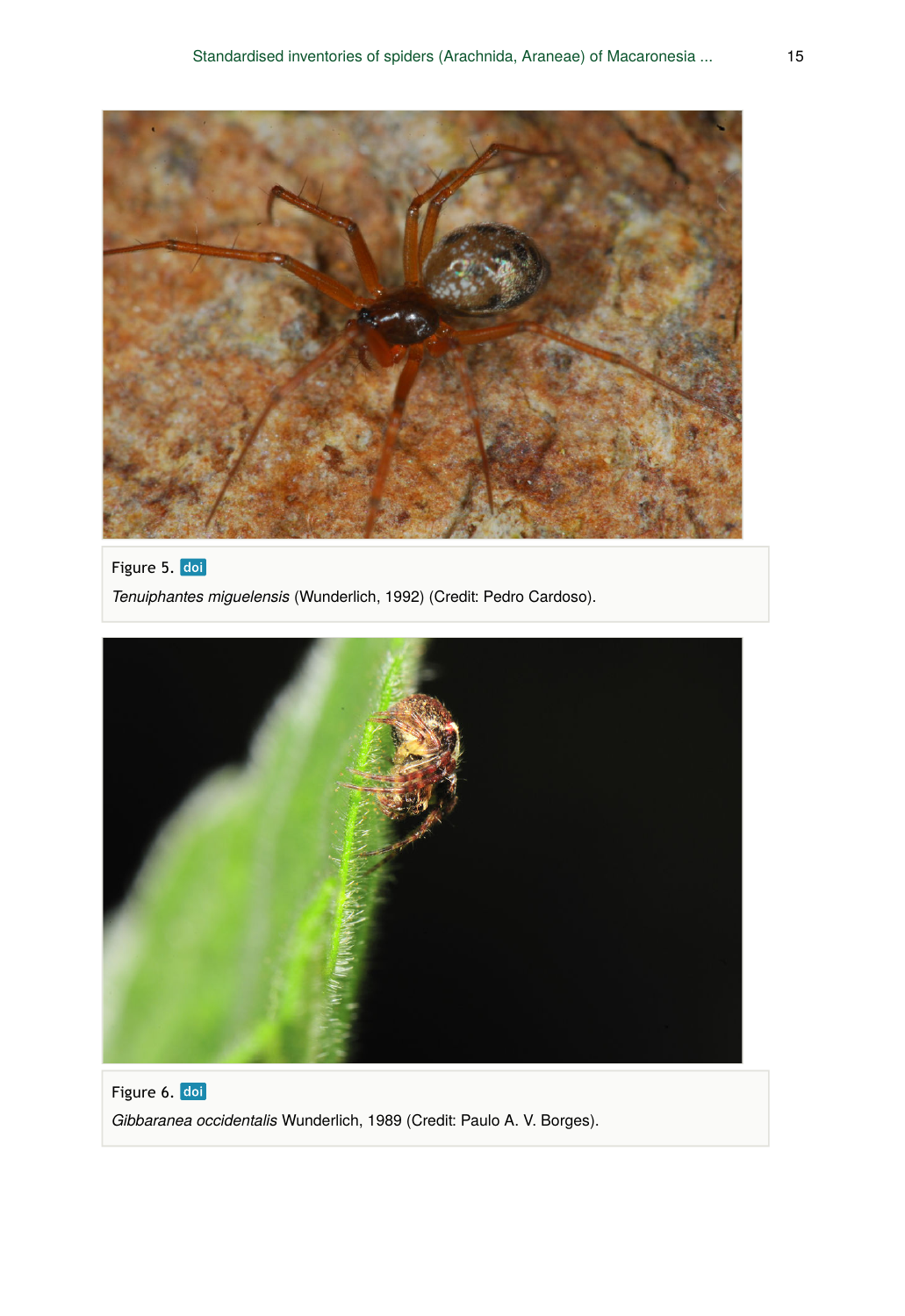Of the 39 collected species, 34 have been recorded previously in both Pico and Terceira islands (Borges et al. 2010). In total, we recorded 13 endemic species, 16 introduced, five Macaronesian, two native and three of unknown biogeographic category but possibly also endemic (which will be subject to a molecular and morphological integrative taxonomic description). Two of the 16 introduced species (*Haplodrassus signifer* and *Agyneta decora*) were recorded in Pico for the first time (cf. Borges et al. 2010).

# **Acknowledgements**

This research was supported by two projects: 1) the ERA-Net Net-Biome research framework, financed through Portuguese FCT-NETBIOME grant 0003/2011 (PB); and 2) FCT MACDIV – FCT-PTDC/BIABIC/0054/2014. CR, FR and IRA were supported by grants from Fundação da Ciência e Tecnologia – FCT-SFRH/BPD/91357/2012, FCT-PTDC/BIA-BIC/119255/2010, FCT-SFRH/BPD/102804/2014 respectively. Open Access was financed by the project FCT MACDIV – FCT-PTDC/BIABIC/0054/2014.

Image taken by Enésima Mendonça is open access at AZORESBIOPORTAL led by PAVB. This manuscript is also a contribution to the updated checklist of Azorean arthropods that is being prepared within the newly launched project AZORESBIOPORTAL –PORBIOTA (ACORES-01-0145-FEDER-000072), financed by FEDER in 85% and by Azorean Public funds by 15% through Operational Program Azores 2020.

# **Author contributions**

PAVB, PC, FR and BCE conceived the study design and sampling programme. PAVB, PC, LCFC, RG, FP, RC, CR, RN, MTF, IRA and FR performed spider sampling. PAVB and LCFC performed spider identification. JM-O analysed the data and JM-O and PAVB led the writing. All authors commented on the final version of the manuscript.

# **References**

- Borges PAV, Wunderlich J (2008) Spider biodiversity patterns and their conservation in the Azorean archipelago, with descriptions of new species. Systematics and Biodiversity 6 (2): 249‑282. <https://doi.org/10.1017/s1477200008002648>
- Borges PAV, Costa A, Cunha R, Gabriel R, Gonçalves V, Martins AF, Melo I, Parente M, Raposeiro P, Rodrigues P, Santos RS, Silva L, Vieira P, Vieira V (2010) A list of the terrestrial and marine biota from the Azores. Princípia, Cascais, 432 pp. URL: [http://](http://www.azoresbioportal.angra.uac.pt/files/publicacoes_Listagem_ml.pdf) [www.azoresbioportal.angra.uac.pt/](http://www.azoresbioportal.angra.uac.pt/files/publicacoes_Listagem_ml.pdf)files/publicacoes\_Listagem\_ml.pdf [ISBN 978-989-8131-75-1]
- Borges PAV, Lamelas-López L, Amorim IR, Danielczak A, Nunes R, Serrano ARM, Boieiro M, Rego C, Hochkirch A, Vieira V (2017) Conservation status of the forest beetles (Insecta, Coleoptera) from Azores, Portugal. Biodiversity Data Journal 5: e14557. <https://doi.org/10.3897/bdj.5.e14557>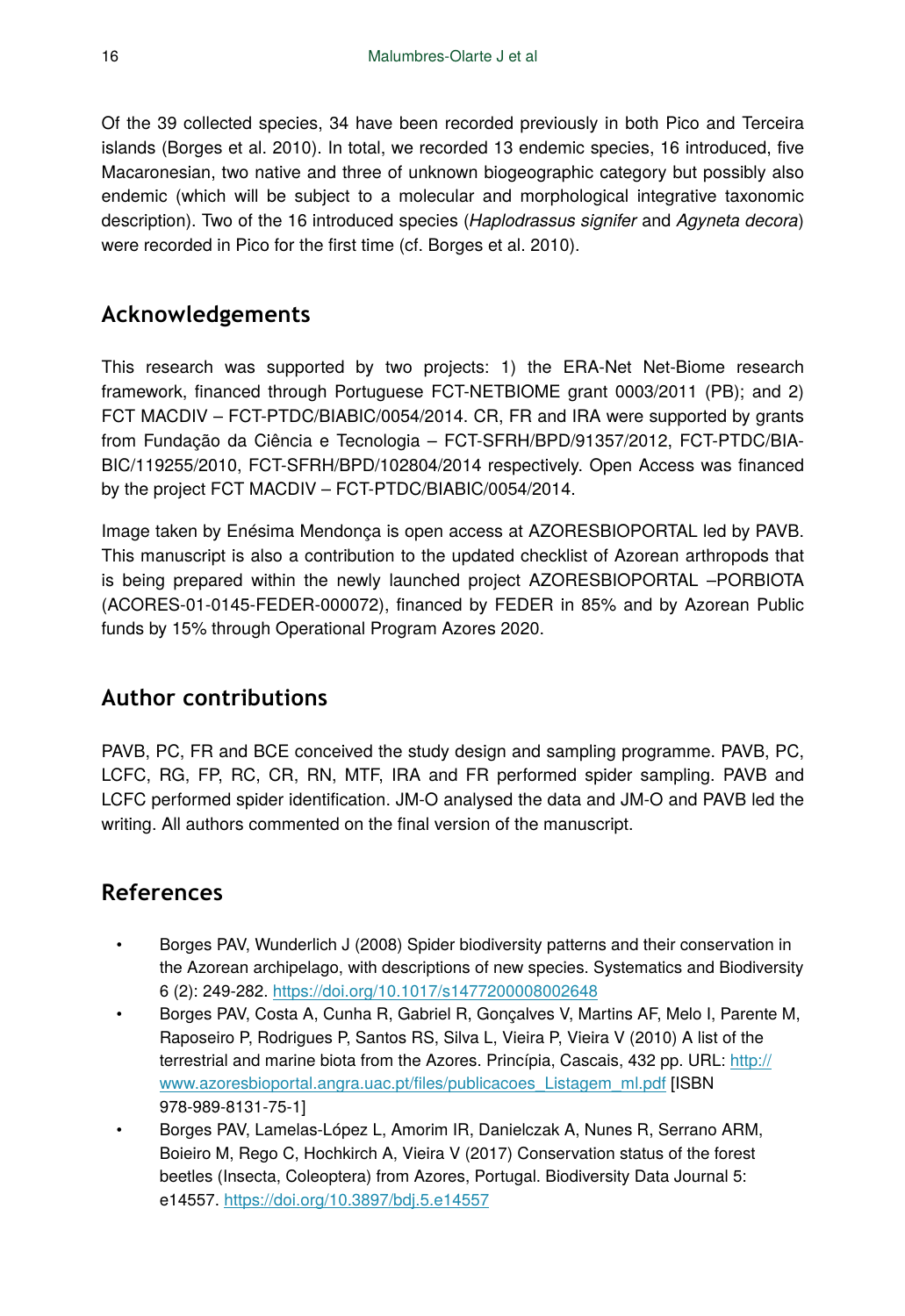- Borges PAV, Santa-Rita JP, Nunes R, Danielczak A, Hochkirch A, Amorim IR, Lamelas-Lopez L, Karsholt O, Vieira V (2018a) Species conservation profile of moths (Insecta, Lepidoptera) from Azores, Portugal. Biodiversity Data Journal 6: e23311. [https://](https://doi.org/10.3897/bdj.6.e23311) [doi.org/10.3897/bdj.6.e23311](https://doi.org/10.3897/bdj.6.e23311)
- Borges PAV, Cardoso P, Fattorini S, Rigal F, Matthews TJ, Di Biase L, Amorim IR, Florencio M, Borda-de-Água L, Rego C, Pereira F, Nunes R, Carvalho R, Ferreira MT, Lopez H, Pérez Delgado AJ, Otto R, Fernández Lugo S, Nascimento Ld, Caujapé-Castells J, Casquet J, Danflous S, Fournel J, Sadeyen A-M, Elias RB, Fernández-Palacios JM, Oromí P, Thébaud C, Strasberg D, Emerson BC (2018b) Community structure of woody plants on islands along a bioclimatic gradient. Frontiers of Biogeography 10 (3-4): 1‑31. [In English].<https://doi.org/10.21425/F5FBG40295>
- Borges PAV, Cardoso P, Kreft H, Whittaker RJ, Fattorini S, Emerson BC, Gil A, Gillespie RG, Matthews TJ, Santos AMC, Steinbauer MJ, Thébaud C, Ah-Peng C, Amorim IR, Aranda SC, Arroz AM, Azevedo JMA, Boieiro M, Borda-de-Água L, Carvalho JC, Elias RB, Fernández-Palacios JM, Florencio M, González-Mancebo JM, Heaney LR, Hortal J, Kueffer C, Lequette B, Martín-Esquivel JL, López H, Lamelas-López L, Marcelino J, Nunes R, Oromí P, Patiño J, Pérez AJ, Rego C, Ribeiro SP, Rigal F, Rodrigues P, Rominger AJ, Santos-Reis M, Schaefer H, Sérgio C, Serrano ARM, Sim-Sim M, Stephenson PJ, Soares AO, Strasberg D, Vanderporten A, Vieira V, Gabriel R (2018c) Global Island Monitoring Scheme (GIMS): a proposal for the long-term coordinated survey and monitoring of native island forest biota. Biodiversity and Conservation 27 (10): 2567‑2586.<https://doi.org/10.1007/s10531-018-1553-7>
- Cardoso P (2009) Standardization and optimization of arthropod inventories—the case of Iberian spiders. Biodiversity and Conservation 18 (14): 3949-3962. [https://](https://doi.org/10.1007/s10531-009-9690-7) [doi.org/10.1007/s10531-009-9690-7](https://doi.org/10.1007/s10531-009-9690-7)
- Cicconardi F, Borges PAV, Strasberg D, Oromí P, López H, Pérez-Delgado AJ, Casquet J, Caujapé-Castells J, Fernández-Palacios JM, Thébaud C, Emerson BC (2017) MtDNA metagenomics reveals large-scale invasion of belowground arthropod communities by introduced species. Molecular Ecology 26 (12): 3104-3115. [https://doi.org/10.1111/](https://doi.org/10.1111/mec.14037) [mec.14037](https://doi.org/10.1111/mec.14037)
- Crespo LC, Bosmans R, Cardoso P, Borges PAV (2013) On the endemic spider species of the genus *Savigniorrhipis* Wunderlich, 1992 (Araneae: Linyphiidae) in the Azores (Portugal), with description of a new species. Zootaxa 3745: 330‑342. [https://](https://doi.org/10.11646/zootaxa.3745.3.2) [doi.org/10.11646/zootaxa.3745.3.2](https://doi.org/10.11646/zootaxa.3745.3.2)
- Crespo LC, Bosmans R, Cardoso P, Borges PAV (2014) On three endemic species of the linyphiid spider genus *Canariphantes* Wunderlich, 1992 (Araneae, Linyphiidae) from the Azores archipelago. Zootaxa 3841 (3): 403‑417. [https://doi.org/10.11646/](https://doi.org/10.11646/zootaxa.3841.3.5) [zootaxa.3841.3.5](https://doi.org/10.11646/zootaxa.3841.3.5)
- Emerson BC, Casquet J, López H, Cardoso P, Borges PAV, Mollaret N, Oromí P, Strasberg D, Thébaud C (2016) A combined field survey and molecular identification protocol for comparing forest arthropod biodiversity across spatial scales. Molecular Ecology Resources 17 (4): 694‑707. <https://doi.org/10.1111/1755-0998.12617>
- Gaspar C, Gaston KJ, Borges PAV, Cardoso P (2010) Selection of priority areas for arthropod conservation in the Azores archipelago. Journal of Insect Conservation 15 (5): 671‑684. <https://doi.org/10.1007/s10841-010-9365-4>
- Lobo J, Borges PAV (2010) The provisional status of arthropod inventories in the Macaronesian islands. In: Serrano AR, Borges PA, Boieiro M, Oromí P (Eds) Terrestrial